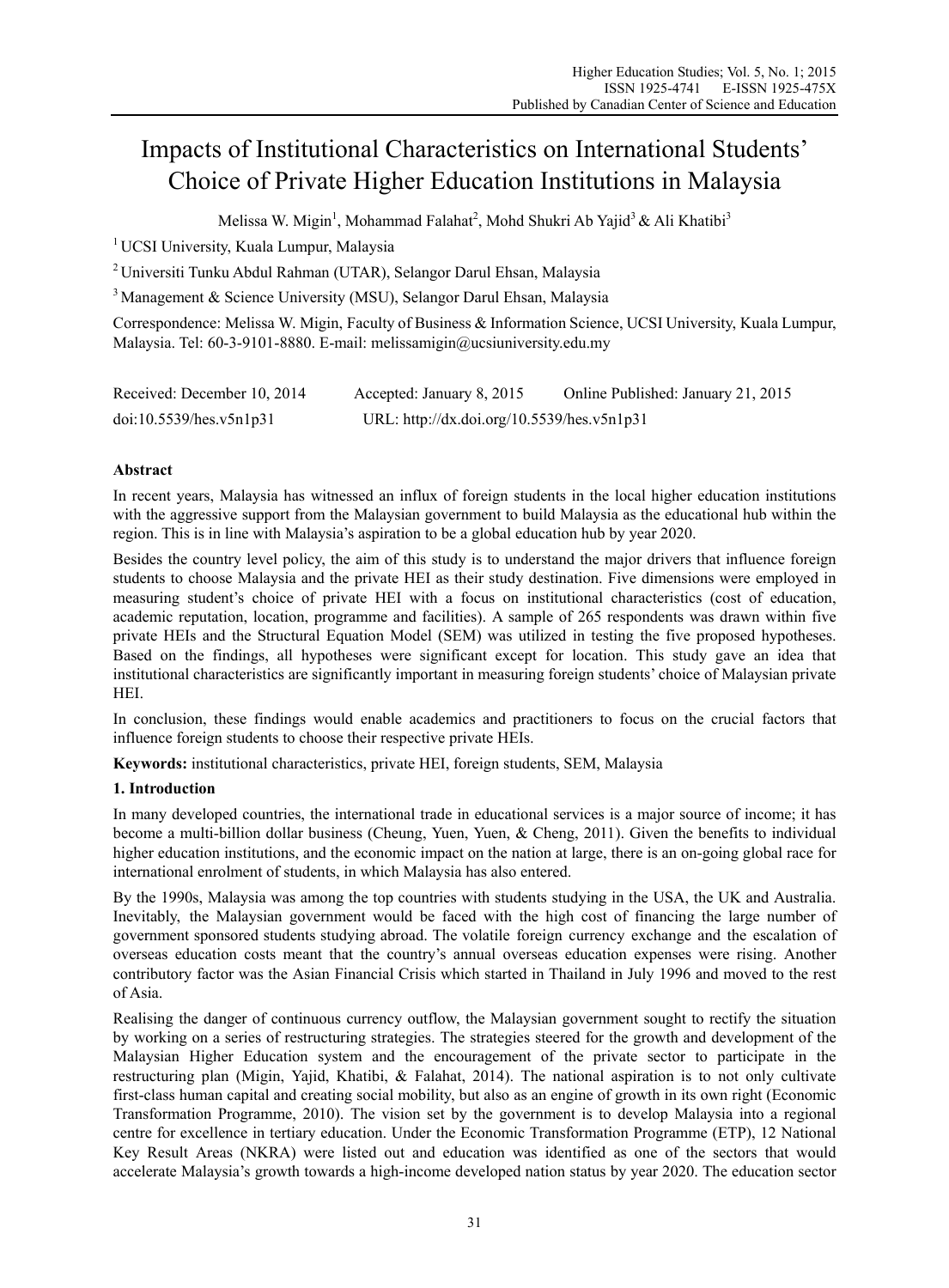contributed approximately RM27 billion or 4 percent of Gross National Income (GNI) in the year 2009 (REHDA Institute, 2010).

Due to the government's persevering effort in promoting Malaysia as a regional educational hub, Malaysia was ranked as  $11<sup>th</sup>$  largest exporter of higher education among foreign students (UNESCO Institute of Statistics, 2008). The then MoHE objective is to enroll 150,000 foreign students by 2015 and 200,000 by year 2020. The internationalization policy was formulated to achieve the targeted number of foreign students by year 2020 (MoHE, 2010).

## **2. Problem Statement**

It is predicted that the number of foreign students will reach a total of 7.2 million by the year 2025 (Banks, Olsen & Pearce, 2007). This has made the competition to attract foreign students among hosting countries more intense as years go by. Upcoming regional education hubs in neighbouring countries such as Thailand, Singapore, China and Japan are aggressively promoting their higher education institutions.

Being a late comer (in comparison to major hosting countries such as the Australia and Singapore) in an already competitive market, Malaysian private HEI will encounter significant challenges in order to meet the target of reaching 200,000 foreign students by year 2020 and being the international higher education hub.

In the year 2008, a total number of 50,679 foreign students enrolled in private institutions and further increased to 58,294 foreign students in 2009. As for the year 2010, foreign students' numbers increased as much as 8 percent with a total number of 62,705 as shown in Table 1. However the total numbers dropped for year 2011, with 45,246 foreign students studying in private HEIs, at a reduction of 27 percent from the previous year.

| Table 1. Embilion of foreign statems in private rilli, 2000-2011           |        |        |        |         |
|----------------------------------------------------------------------------|--------|--------|--------|---------|
| Year                                                                       | 2008   | 2009   | 2010   | 2011    |
| Enrollment of Foreign Students in Private Higher Education<br>Institutions | 50.679 | 58.294 | 62.705 | 45.246  |
| % difference from previous year                                            |        | 15%    | 8%     | $-27\%$ |
| $\cdots$<br>$CTT'$ 1<br>T1<br>(1.011T)(0.10)<br>$\sim$                     |        |        |        |         |

Table 1. Enrolment of foreign students in private HEI, 2008-2011

Source: Ministry of Higher Education (MOHE) (2012)

Private HEI with university status has managed to attract and enroll foreign students to their institutions and the total number of foreign students increased from year 2010 to 2011 from 15,455 to 25,884, as shown in Table 2. However other private HEIs did not manage to attract a significant number of foreign students. It is unclear on the reasons of foreign students choosing one private higher education institution from the other. Due to the fact that foreign students come from different cultures, levels of Westernization and the communication infrastructure varies in accordance to their home countries may lead to different marketing communication preferences. This makes it more complicated for private higher education institutions to determine which methods is the best to be used to attract foreign students to study in Malaysia. In view of that, this study aims to identify the influential factors that attract foreign students in choosing private HEI in Malaysia. This is in line with the target of exporting education services overseas while the public HEI fulfils Malaysia's agenda on nation building through education.

Table 2. Number of students for enrolment according to private HEI status, 2010-2011

| Private HEI Status                                                                 | Total<br>(Y2011) | No. | Total<br><b>Students</b> | No.<br><b>Institutions</b><br>(Y2011) | of |
|------------------------------------------------------------------------------------|------------------|-----|--------------------------|---------------------------------------|----|
| Private HEI with university status                                                 | 25,884           |     | 25,884                   | 28                                    |    |
| Private HEI with university status (Branch campus of 1,893)<br>foreign university) |                  |     | 19,362                   |                                       |    |
| Private HEI with university college status                                         | 7,340            |     |                          | 21                                    |    |
| Private HEI with college status                                                    | 10,129           |     |                          | 415                                   |    |

Source: Ministry of Higher Education (MOHE) (2012)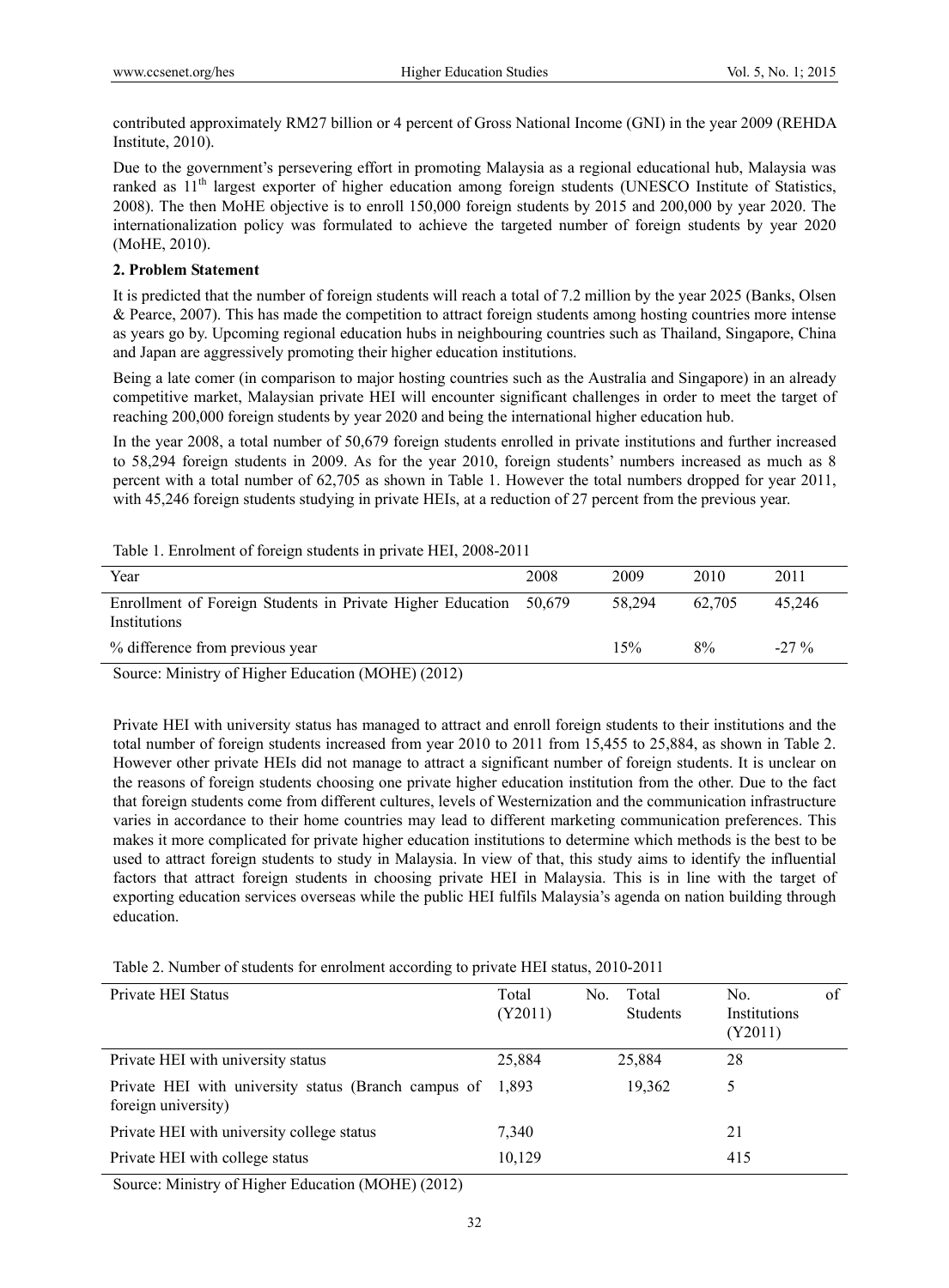## **3. Literature Review**

Cost of education has been the most studied factor in influencing student's choice of a particular college or university. Cost of education can only be the tuition fees or it can also refer to the tuition fees along with the cost of living and travel expenses in a foreign country. When studying in any Malaysian higher education institutions, foreign students are not allowed to work full-time and therefore they need to consider their living expenses during their time of study. Many studies have stated that cost of education is important (Padlee, Kamaruddin, & Baharun, 2010; Wagner & Fard, 2009; Ghazali & Kassim, 2003; Mazzarol & Soutar, 2002; Joseph & Joseph, 1998).

Students in general highly consider the cost of education before deciding on the university that they want to study in. This applies in different countries, namely New Zealand (Joseph & Joseph, 1998), Indonesia (Joseph & Joseph, 2000), Australia (Mazzarol & Soutar, 2002) and Malaysia (Padlee et al., 2010; Wagner & Fard, 2009; Ghazali & Kassim, 2003). Despite the belief that foreign students are wealthy, research has shown that cost of education is an important factor in choosing their place of study. Dora et al. (2009) examined the 6 factors of foreign students on choosing Malaysia's public universities as their study destination and their findings show that one of the main reasons is due to the competitive overall costs of studying in Malaysia.

The academic reputation is the private institutions' capacity to positively position itself in the minds of the students. The main obstacle in studying reputation as a factor is because it is not always measurable. It is more towards the students' perceptions or statements from the private institutions. However, reputation is undeniably influential in which the empirical findings that show reputation is consistently ranked as the most important factor in the students' selection of a college/university (Beneke & Human, 2010; Nagaraj et al., 2008; Baharun 2004; LeBlanc & Nguyen, 1997).

Due to the increase of private institutions, students are more careful in choosing their colleges/universities. It is believed that when students graduate from a reputable university, there are more opportunities to get employed easily or it is some form of guarantee that the students are able to obtain a well-paid job in accordance to their specialization upon graduation. Hence, it is important for private HEIs to develop and maintain a distinct and unique image in order to maintain their competitive edge.

The geographical location of the private institution within the country or its proximity to home and environment of the host country has been found to be an influential factor among final year high school students (Joseph & Joseph, 1998), undergraduates (Beneke & Human, 2010) and among postgraduates (Poock & Love, 2001) and local and foreign students in Australia (Mazzarol & Soutar, 2002).

Many students seriously consider colleges/universities that are relatively close to their homes (Jackson, 1982). Poock and Love (2001) studied on doctoral students identified location as most important factor and Beneke and Human (2010) has classified location as second most important factor for students in deciding the university they want to continue their studies.

Another critical factor is the academic programme. Students evaluate programmes on the following criteria: programme offerings (Nagaraj et al., 2008), quality (Hassan & Sheriff, 2006), content and structure (Wagner & Fard, 2009; Joseph & Joseph, 2000) and international recognition (Maringe & Carter, 2007). Besides that, the programme's degree conferred by Malaysia's private HEI is likely to be recognized in the respective foreign students' country when it is accreditated by the Malaysian Qualification Agency (MQA).

The last crucial factor is the facilities provided by the institution. It is found that high-standard facilities, such as availability of library facilities, computers, study areas (Price, Matzdorf, & Agahi, 2003), recreational facilities (Joseph & Joseph, 2000; Joseph & Joseph, 1998), laboratory and accommodation (Padlee et al., 2010) does influence a foreign student's choice in choosing private higher education institutions. Well-equipped libraries for research, labs and state of the art lecture halls are all important for providing an environment in which students can learn both successfully and comfortably. Non-academic amenities in sporting, social and health are also important in ensuring that students have a full rounded learning experience. Having a place to stay is of paramount importance, for the comfort and ease of mind of the new student as well as their families, knowing that accommodation is ready and waiting for immediate occupation on arrival. Based on the above arguments, the following hypotheses are proposed:

H1 There is a relationship between cost of education and foreign students' choice of Malaysian private HEI.

H2 There is a relationship between academic reputation and foreign students' choice of Malaysian private HEI.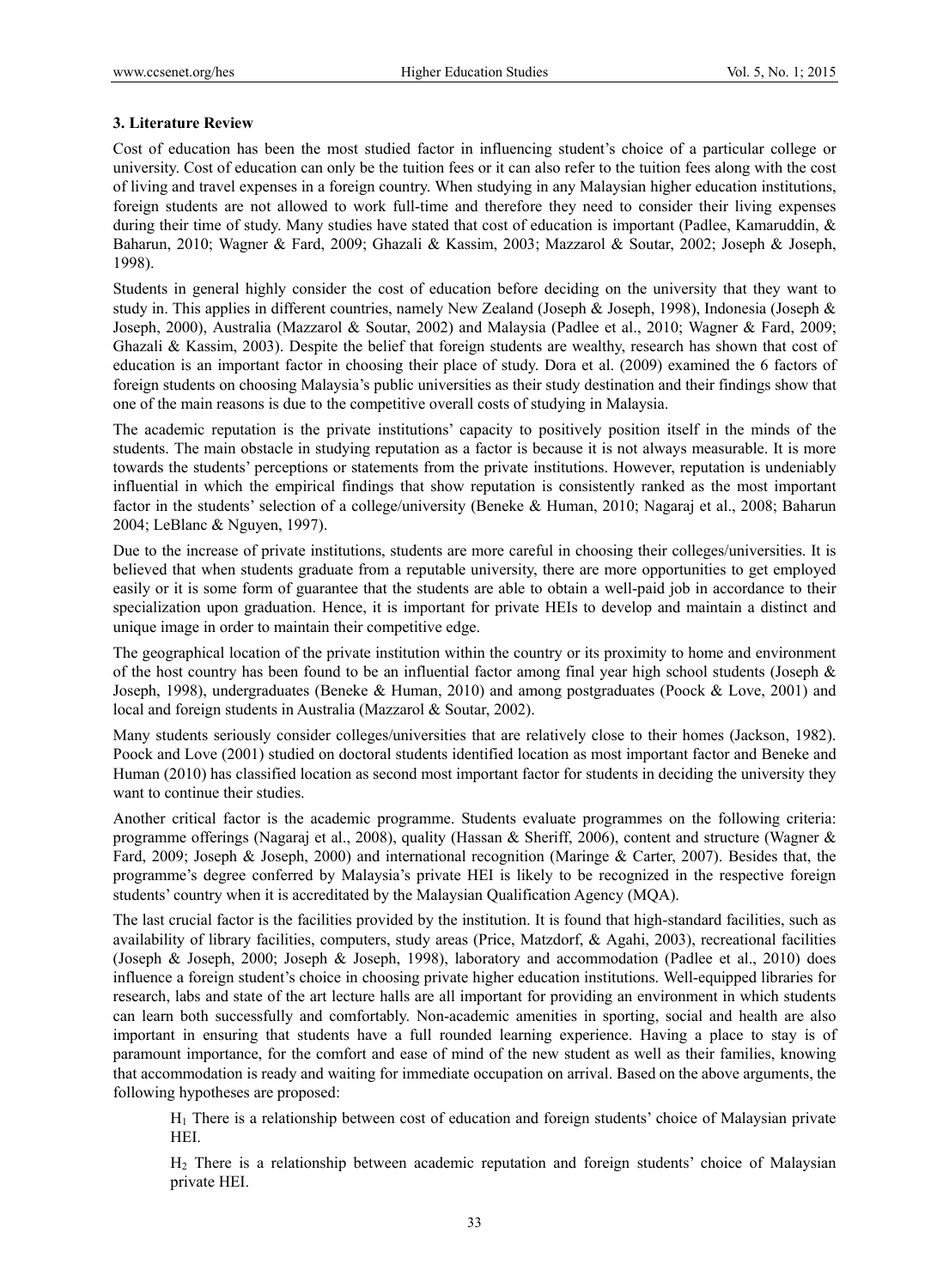- H3 There is a relationship between location and foreign students' choice of Malaysian private HEI.
- H4 There is a relationship between programme and foreign students' choice of Malaysian private HEI.
- H5 There is a relationship between facilities and foreign students' choice of Malaysian private HEI.

# **4. Research Methodology**

A survey method using structured questionnaire is used to collect the data. Non-probability sampling technique was chosen for this study in which the sample was selected from the population in some non-random manner. Samples are drawn from 265 respondents using intercept study scientific procedures within five private HEI, and the Structural Equation Model (SEM) is utilized in testing five proposed hypotheses. As Rucks (n.d.), it is common in the intercept study to use several locations in order to increase the quality of the sample. The HEIs are chosen based on, (i) it is a private HEI located in Malaysia, (ii) it is awarded private university status and (iii) has foreign student population in their university. Therefore, five private HEIs are selected within Klang Valley. These five private HEIs were specifically selected is because they do not only fulfill the first two criteria stated above, it is also based on the significant number foreign students studying in their respective campuses.

This study targeted foreign students that are currently studying and living in Malaysia. They are currently pursuing their first year degree. Choosing university students are justified due to two main reasons: (i) both undergraduate and postgraduate student respondents are "real life consumers" (Mattila, 2001) and are the direct consumers of the higher education at Malaysian private HEI; (ii) first year students irrespective of academic level are the best respondents in determining the influential factors of them choosing their respective university. These respondents were selected because they were in a better position to recall what influenced their need recognition to study at their chosen private HEI. Hence, choosing these groups of respondents seemed appropriate to fulfil the research objective for the present study.

The private HEIs have been chosen as the context of this study rather than the public HEIs. As private HEIs may provide similar service (university learning), prospective foreign students normally depend very much on the institutional characteristics, significant others and marketing communication that is available to them. Therefore, these factors seem to be important to the private HEI due to the challenges to differentiate their institution from the other. The scales used in this study have been developed from a review of the relevant literature. In sum, a total of 27 scale items were used to measure the four constructs in the model. Table 3 shows a summary of the number and source of the items used to test each construct.

| Construct           | No. of Items | Sources                                                                                             |
|---------------------|--------------|-----------------------------------------------------------------------------------------------------|
| Cost of education   | 4 items      | Bonnema and Van de Waldt (2008), Veloutsou et                                                       |
| Academic reputation | 5 items      | al. (2004), Gray, Fam and Lalnes (2003), Maringe<br>and Carter (2007), Cubillo, Cerviño and Sánchez |
| Location            | 4 items      | Wilkins, Balakrishnan and Huisman<br>$(2006)$ ,                                                     |
| Programme           | 5 items      | (2013)                                                                                              |
| <b>Facilities</b>   | 5 items      |                                                                                                     |
| Decision            | 4 items      | Al-Fattal $(2010)$                                                                                  |
|                     |              |                                                                                                     |

Table 3. Total of scale items for constructs

Source: Prepared by author

# **5. Data Analysis**

PLS was used for analysis of data as it makes minimal demands in terms of sample size to validate a model compared to alternative structural equation modeling techniques (Urbach & Ahleman, 2010). Following the recommendation of Hair, Black, Babin and Anderson (2010) a two stage analytical procedures conducted. Firstly conduct a confirmatory factor analysis to assess the measurement model and followed by examining the structural model for hypothesis testing.

# *5.1 Measurement Model*

The measurement model is tested by assessing the reliability and validity of the items and constructs in the model. Examining the measurement model is necessary in order to ensure the reliability and validity of the survey instrument.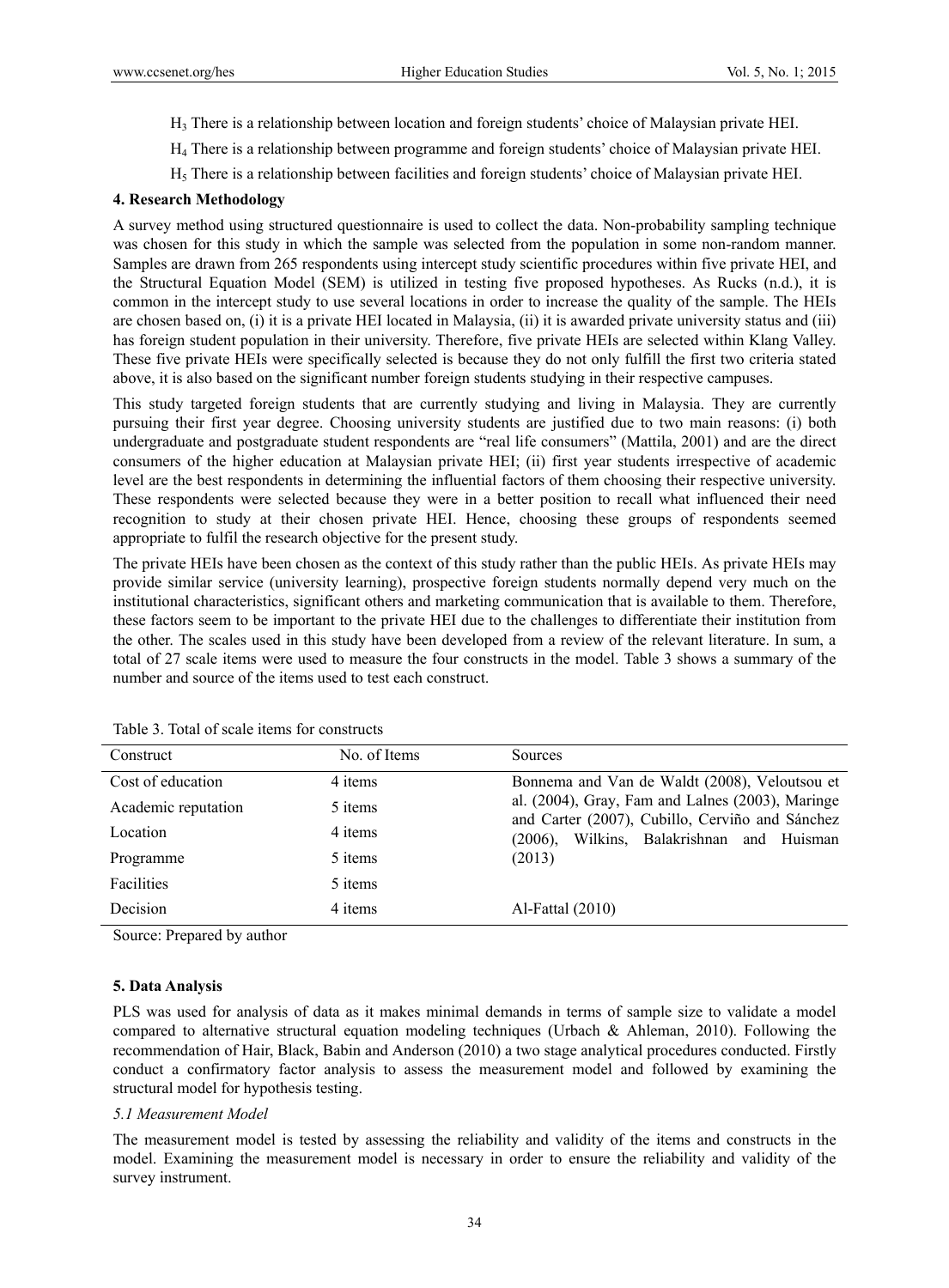

Figure 1. Measurement model

#### *5.2 Data Reliability*

First, to assess data reliability we examined indicator reliability via squared standardized outer loadings and internal consistency via composite reliability. As shown in table 4 and 5, in each case, all the estimates well exceeded the 0.5 and 0.7 cutoff value respectively that Hair et al. (2010) recommended.

| Constructs | Items      | Description                                                          | Loadings |
|------------|------------|----------------------------------------------------------------------|----------|
| Cost       | Cost 1     | The cost of programme fees in the university.                        | 0.659    |
|            | Cost 2     | The cost of accommodation.                                           | 0.762    |
|            | Cost 3     | The form of payment was convenient.                                  | 0.851    |
|            | Cost 4     | Cost of living.                                                      | 0.833    |
| Decision   | Decision 1 | My decision was certain.                                             | 0.757    |
|            | Decision 2 | It was my own decision, not my parents'.                             | 0.782    |
|            | Decision 3 | My parents and I chose the same university.                          | 0.771    |
|            | Decision 4 | The enrolment day was straightforward.                               | 0.642    |
| Facility   | Facility 1 | Social life in the university.                                       | Removed  |
|            | Facility 2 | Library facilities in the university.                                | Removed  |
|            | Facility 3 | Clubs and societies for students.                                    | 0.769    |
|            | Facility 4 | Career advice and internships services.                              | 0.765    |
|            | Facility 5 | Availability of accommodation in the university.                     | 0.668    |
| Location   | Location 1 | The distance of university from home.                                | 0.735    |
|            | Location 2 | The existence of private accommodation nearby the<br>university.     | 0.752    |
|            | Location 3 | Safety in the university.                                            | 0.716    |
|            | Location 4 | Safety in the area where I live.                                     | 0.818    |
| Program    | Program 1  | The programme is internationally recognised.                         | 0.763    |
|            | Program 2  | Interest in the programme offered.                                   | 0.770    |
|            | Program 3  | programme<br>recognition<br>The<br>has<br>by<br>future<br>employers. | 0.756    |
|            | Program 4  | The programme provides career opportunity after<br>graduation.       | Removed  |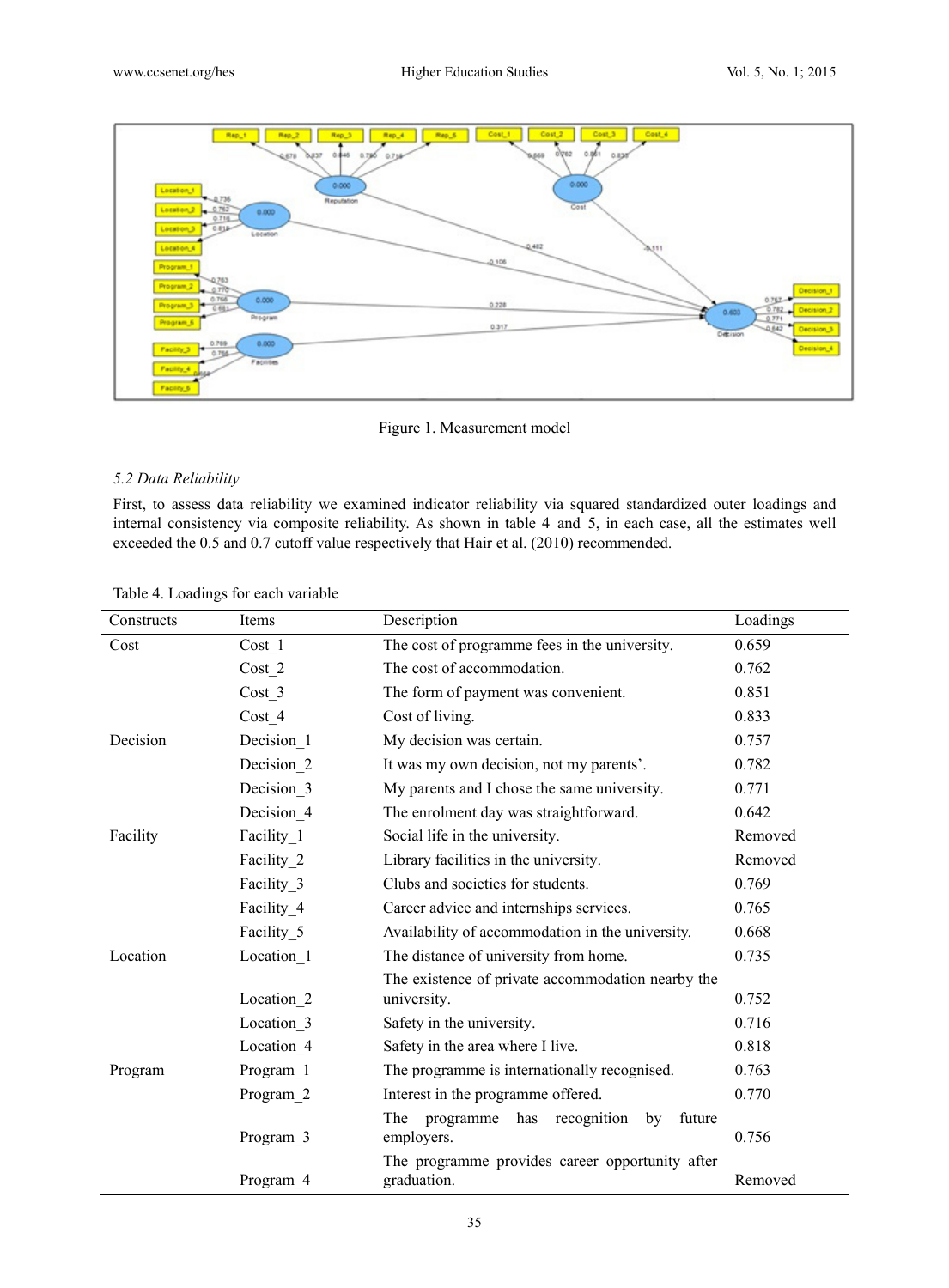|            | Program 5        | Opportunities to continue postgraduate programme. | 0.681 |
|------------|------------------|---------------------------------------------------|-------|
| Reputation | Rep <sub>1</sub> | The university's high quality courses.            | 0.678 |
|            | Rep 2            | The university's achievement.                     | 0.837 |
|            | Rep 3            | The university's well-known brand name.           | 0.846 |
|            | Rep 4            | The university's high standards of education.     | 0.750 |
|            | Rep 5            | The university's years of academic experience.    | 0.716 |
|            |                  |                                                   |       |

#### *5.3 Internal Consistency Reliability*

To assess the internal consistency reliability, both Cronbach alpha and composite reliability were assessed. The acceptable value for both Cronbach alpha and composite reliability according to Hair et al. (2010) must be 0.7 and above as shown in Table 5.

| Table 5. Result of Cronbach Alpha and CR for reliability test |
|---------------------------------------------------------------|
|---------------------------------------------------------------|

| Construct  | Cron Alpha | <b>CR</b> |
|------------|------------|-----------|
| Cost       | 0.782      | 0.860     |
| Decision   | 0.723      | 0.828     |
| Facility   | 0.574      | 0.779     |
| Location   | 0.753      | 0.842     |
| Program    | 0.730      | 0.831     |
| Reputation | 0.825      | 0.877     |

#### *5.4 Convergent Validity*

As shown in Table 6, the AVE for each construct exceeded 0.5. According to Hair, Ringle and Sarstedt (2011) the value of 0.5 and higher for AVE indicates a sufficient degree of convergent validity, meaning that the latent variable explains more than half of its indicators' variance.

| Construct  | <b>AVE</b> |
|------------|------------|
| Cost       | 0.608      |
| Decision   | 0.548      |
| Facility   | 0.542      |
| Location   | 0.572      |
| Program    | 0.552      |
| Reputation | 0.590      |

Table 6. Result of Average Variance Extracted (AVE)

#### *5.5 Discriminant Validity*

To assess the discriminant validity, this study follows that the two measures which was put forward by Hair et al (2011) namely the Fornell and Larcker (1981) criterion and cross loadings. In Table 7, it shows that the Fornell and Larcker (1981) criterion's AVE of each latent variable are greater than the squared correlations between the latent variable and all other variables.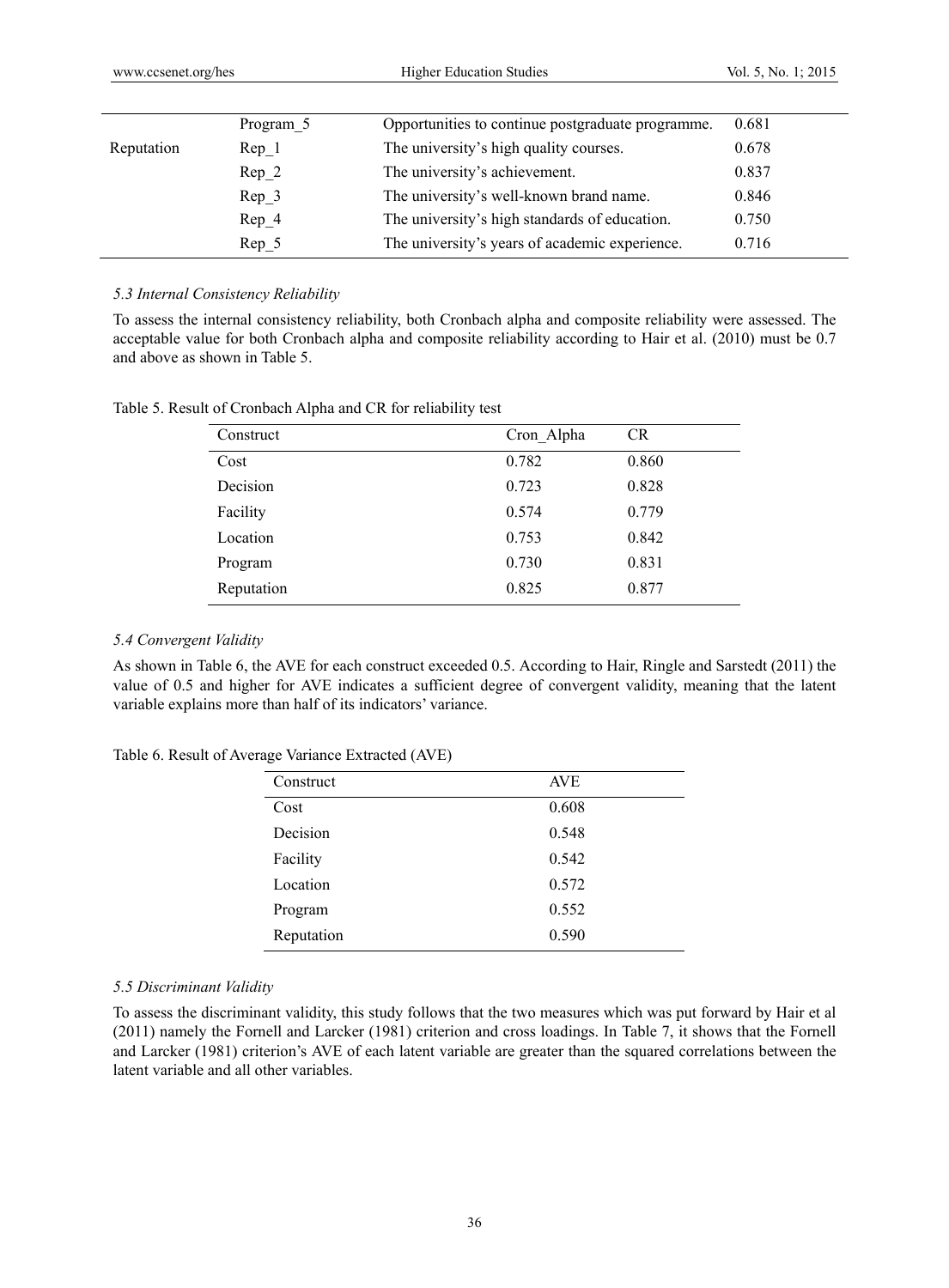| Construct  | Cost  | Decision | Facilities | Location | Program | Reputation |
|------------|-------|----------|------------|----------|---------|------------|
| Cost       | 0.780 |          |            |          |         |            |
| Decision   | 0.419 | 0.740    |            |          |         |            |
| Facilities | 0.537 | 0.648    | 0.736      |          |         |            |
| Location   | 0.585 | 0.450    | 0.540      | 0.756    |         |            |
| Program    | 0.562 | 0.528    | 0.480      | 0.520    | 0.743   |            |
| Reputation | 0.668 | 0.617    | 0.680      | 0.738    | 0.528   | 0.768      |

| Table 7. Fornell and Larcker (1981) criterion for discriminant validity of constructs |
|---------------------------------------------------------------------------------------|
|---------------------------------------------------------------------------------------|

The second criterion of discriminant validity according to Hair et al. (2011) is that the loadings of an indicator on its assigned latent variable should be higher than its loadings on all other latent variables. As presented in Table 8, the loadings for each item is in their respective constructs and it is lower on other constructs.

Table 8. Loadings and cross loadings

|                        | Cost     | Decision | Facilities | Location | Program  | Reputation |
|------------------------|----------|----------|------------|----------|----------|------------|
| $Cost_1$               | 0.659285 | 0.289774 | 0.332288   | 0.271995 | 0.387325 | 0.403043   |
| $Cost_2$               | 0.761668 | 0.278905 | 0.430420   | 0.512465 | 0.452385 | 0.571579   |
| $Cost_3$               | 0.850894 | 0.369651 | 0.479765   | 0.597115 | 0.461574 | 0.619205   |
| $Cost_4$               | 0.833186 | 0.355115 | 0.423515   | 0.422894 | 0.452031 | 0.484816   |
| Decision 1             | 0.250129 | 0.757447 | 0.513749   | 0.321872 | 0.358523 | 0.428307   |
| Decision 2             | 0.351169 | 0.781951 | 0.527620   | 0.292628 | 0.399585 | 0.471224   |
| Decision <sub>_3</sub> | 0.358250 | 0.770875 | 0.527139   | 0.357798 | 0.393485 | 0.464209   |
| Decision 4             | 0.277883 | 0.641889 | 0.330402   | 0.377294 | 0.420580 | 0.472225   |
| Facility 3             | 0.365756 | 0.517311 | 0.769420   | 0.392360 | 0.312042 | 0.478206   |
| Facility_4             | 0.446371 | 0.449756 | 0.765485   | 0.427190 | 0.407893 | 0.564382   |
| Facility 5             | 0.376882 | 0.458323 | 0.668269   | 0.372765 | 0.345297 | 0.462273   |
| Location_1             | 0.437987 | 0.356881 | 0.374393   | 0.735273 | 0.488199 | 0.491782   |
| Location 2             | 0.466992 | 0.278199 | 0.421797   | 0.751508 | 0.406991 | 0.571792   |
| Location 3             | 0.398298 | 0.266629 | 0.317094   | 0.716232 | 0.270061 | 0.514101   |
| Location <sub>4</sub>  | 0.465612 | 0.421394 | 0.493614   | 0.817699 | 0.388728 | 0.644006   |
| Program 1              | 0.423298 | 0.372535 | 0.394186   | 0.374623 | 0.762688 | 0.394488   |
| Program_2              | 0.382238 | 0.432550 | 0.376897   | 0.374597 | 0.770203 | 0.353508   |
| Program 3              | 0.398068 | 0.413371 | 0.333333   | 0.336964 | 0.755739 | 0.359486   |
| Program 5              | 0.484194 | 0.340615 | 0.321963   | 0.477618 | 0.680740 | 0.485598   |
| $Rep_1$                | 0.423023 | 0.472667 | 0.580628   | 0.473136 | 0.310799 | 0.678268   |
| $Rep_2$                | 0.564891 | 0.569430 | 0.614743   | 0.576249 | 0.440196 | 0.837164   |
| $Rep_3$                | 0.561581 | 0.483951 | 0.535318   | 0.652762 | 0.452966 | 0.845736   |
| $Rep_4$                | 0.538052 | 0.426463 | 0.383092   | 0.563537 | 0.397064 | 0.750346   |
| $Rep_5$                | 0.470337 | 0.386661 | 0.464267   | 0.576013 | 0.431974 | 0.716150   |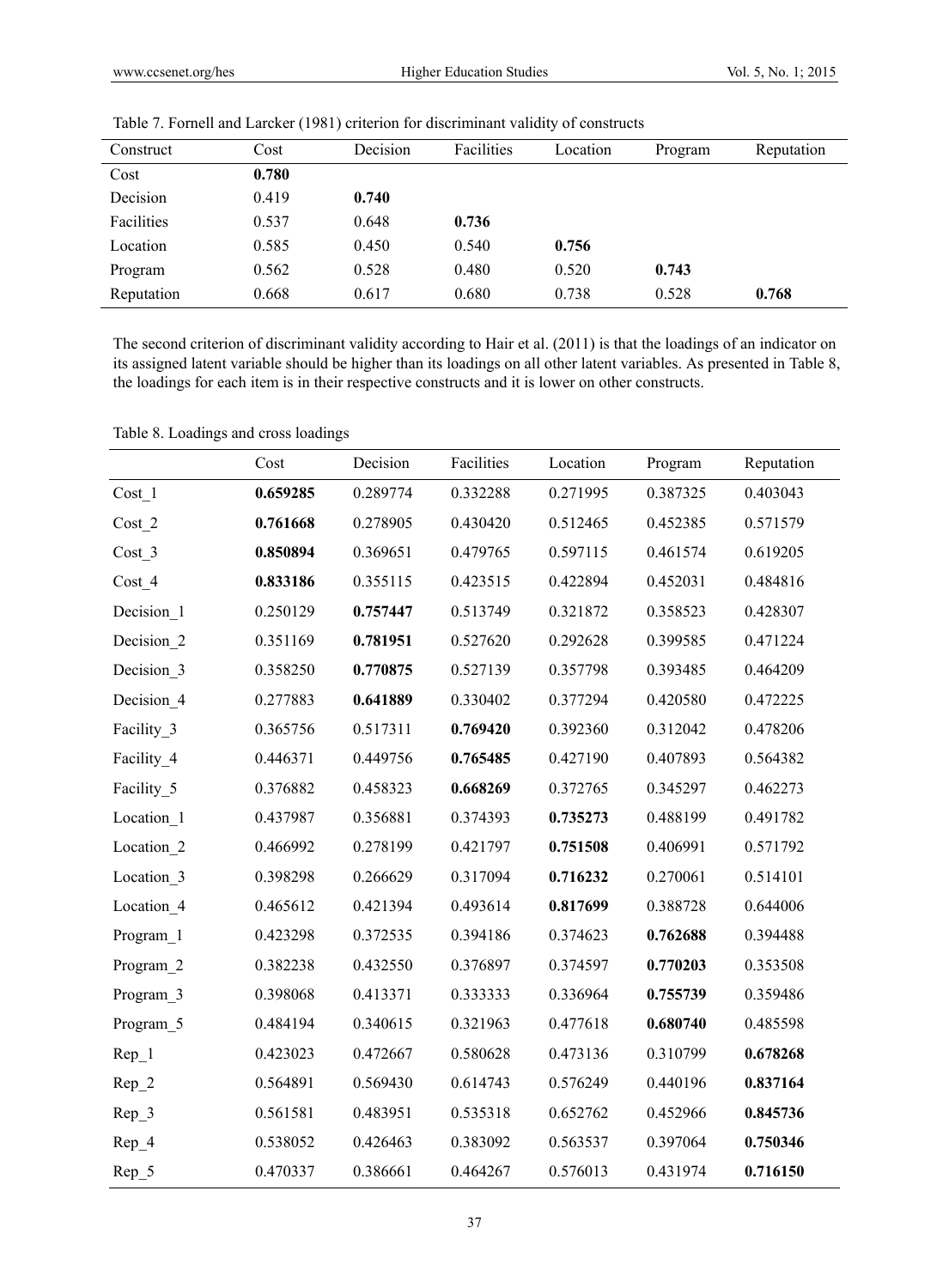The measures for reliability and validity showed that the model presented in this study has a sufficient level of reliability and validity.

## *5.6 Structural Model*

With the adequate measurement model and the acceptable level of reliability and validity the structural path modeling were assessed to test the proposed hypotheses. To assess the study hypotheses, we estimated a structural model using Smart Pls. The path coefficients were produced using a bootstrapping procedure with 5000 bootstrap samples (Hair et al., 2011). Critical *t*-values for a two-tailed test are 1.65 (significance level = 10 percent), 1.96 (significance level = 5 percent), and 2.58 (significance level = 1 percent). For this study 10 percent significant level (t-Value: 1.65) was used as a statistical decision criterion. The result of each hypothesis will be discussed in the following sections. Results of hypotheses tests on the model's direct relationships are presented in Table 9.

| Hypothesis     | Description                                                               | Beta        | $R^2$ | <b>Std Error</b> | T-Value    | Decision          |
|----------------|---------------------------------------------------------------------------|-------------|-------|------------------|------------|-------------------|
| $H_1$          | Relationship of Cost of Education and<br>Foreign Students' Choice         | $-0.111$    | 0.180 | 0.061            | 1.827*     | Supported         |
| H <sub>2</sub> | Relationship of Academic Reputation 0.482<br>and Foreign Students' Choice |             | 0.386 | 0.101            | 4.798***   | Supported         |
| H <sub>3</sub> | Relationship of Location and Foreign<br>Students' Choice                  | $-0.106$    | 0.212 | 0.077            | 1.375      | Not.<br>Supported |
| $H_4$          | of<br>Programme<br>Relationship<br>Foreign Students' Choice               | and $0.228$ | 0.285 | 0.063            | $3.618***$ | Supported         |
| H <sub>5</sub> | Relationship of Facilities and Foreign 0.317<br>Students' Choice          |             | 0.427 | 0.070            | $4.555***$ | Supported         |

#### Table 9. Hypotheses on the direct relationships

*Note*. \* Sig at 0.10, \*\* Sig at 0.05, \*\*\* Sig at 0.01

#### **6. Discussion and Conclusion**

#### *6.1 Relationship between Cost of Education and Foreign Students' Choice of Malaysian Private HEI*

The findings show that cost of education has a significant influence on students' choice of Malaysian private HEI however this relationship is negative. Cost of education touches on mode of payment, cost of programme and cost of living. Easy mode of payment is important to pay the university's tuition fees. This is to reduce the occurrence of families not being able to pay on time which leads to foreign students to be barred from attending classes and to sit for final exams as well as being unable to view their academic results. As for the cost of programme fees in private higher education institutions, it is far more expensive than public universities. Jackson's (1986) and Allen and Shen (1999) findings have also revealed that cost is significantly negatively related to college choice. There is an empirically significant enrolment response to the opportunity cost of enrolment (Allen & Shen, 1999). Besides that, the cost of living influences foreign students' in choosing their universities overseas. However the overall cost of education and living costs in Malaysia is still the lowest in comparison with countries that offer programmes using English medium as shown in Table 10.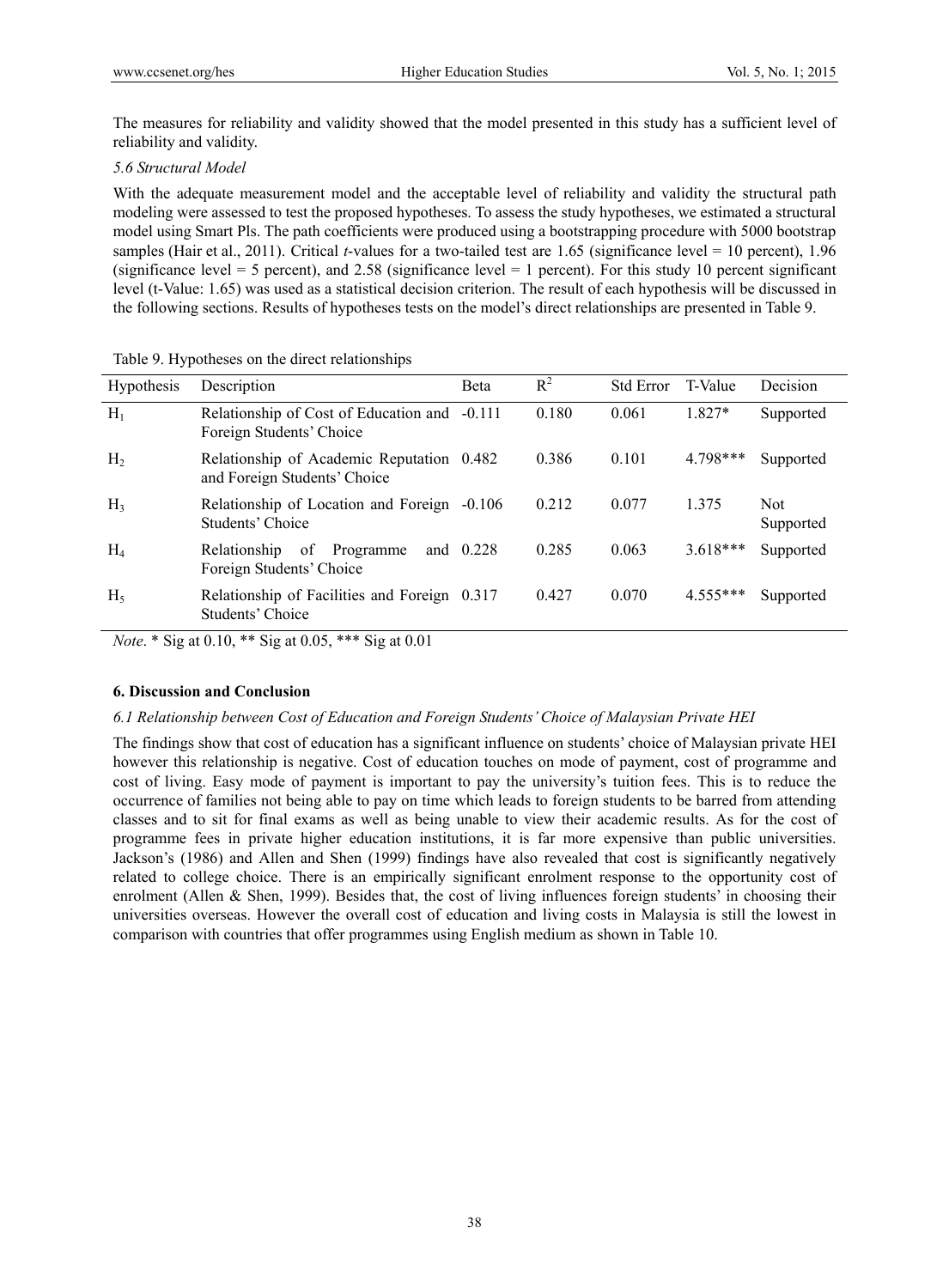| Country                       | <b>Tuition Fees</b> | Living Costs     | <b>Total Education Cost</b> |
|-------------------------------|---------------------|------------------|-----------------------------|
| (public/private institutions) | (per academic year) | (per year)       | (per annum)                 |
| Australia (public)            | <b>USD8,500</b>     | <b>USD8,500</b>  | <b>USD17,000</b>            |
| Canada (public)               | <b>USD7,500</b>     | <b>USD9,000</b>  | <b>USD16,500</b>            |
| France (public)               | Minimal             | <b>USD13,000</b> | <b>USD13,000</b>            |
| Malaysia (private)            | <b>USD4,600</b>     | <b>USD4,000</b>  | <b>USD9,000</b>             |
| New Zealand (public)          | <b>USD10,000</b>    | <b>USD11,500</b> | USD21,5000                  |
| Singapore (private)           | USD6,500            | <b>USD10,000</b> | USD16,500                   |
| United Kingdom (public)       | <b>USD14,000</b>    | <b>USD12,500</b> | <b>USD26,500</b>            |
| USA (public)                  | <b>USD13,000</b>    | <b>USD12,000</b> | <b>USD25,000</b>            |
| USA (private)                 | <b>USD22,000</b>    | <b>USD13,000</b> | <b>USD35,000</b>            |
|                               |                     |                  |                             |

Table 10. Cross-country comparison of cost of education for a bachelor's degree in arts or business programmes for foreign students

Source: Study in Malaysia Handbook (International Edition)

## *6.2 Relationship between Academic Reputation and Foreign Students' Choice of Malaysian Private HEI*

The findings show that academic reputation has a positive significant influence on foreign students' choice of Malaysian private HEI. This is in line with the findings of Beneke and Human (2010), Nagaraj et al. (2008) and LeBlanc and Nguyen (1997). Reputation in terms of a well-known brand name of the institution highly influences foreign students' choice of Malaysian private HEI. Recognition of the university's brand name is one of the key components to create awareness of the university and the programmes being offered. The university's high standard of education is crucial as well. The standard can be in terms of the language medium used in teaching (i.e. English language) which differs from their home country's medium of instruction. The institution's years of academic experience are also an important component for foreign students. It is perceived that the longer the university has been established, the more reputable the university is.

#### *6.3 Relationship between Location and Foreign Students' Choice of Malaysian Private HEI*

It is found that location of the private HEI does not significant influence on foreign students' choice of Malaysian private higher education institutions. Foreign students are not very particular about the distance of the institution from their accommodation or the availability of private accommodation nearby the institution. It seems that foreign students place a priority on the programmes rather than the physical location of the institution.

#### *6.4 Relationship between Programme and Foreign Students' Choice of Malaysian Private HEI*

The findings show that programme has a positive significant influence on foreign students' choice of Malaysian private HEI. Firstly, foreign students' place high interest in the programmes offered. There may be cases where the institutions in their respective home country do not offer the programme that they are interested in. They are willing to venture abroad for an internationally recognized programme especially when it is recognized in their home country. The third consideration of importance is that the programme is recognized by future employers.

Getting an overseas education puts a student in a prestigious position since the student would be considered to have received a more rounded education through exposure to a different culture, language and environment, outside of his own country. A foreign degree sets these students apart from other students that have studied locally. A majority of the multinational companies place priorities for job candidates with foreign degrees and this creates a competitive advantage for foreign students' if/when they return to their home country.

# *6.5 Relationship between Facilities and Foreign Students' Choice of Malaysian Private HEI*

The findings show that facilities have a positive significant influence on foreign students' choice of Malaysian private HEI. The first aspect that is clubs and societies is important for foreign students because it is an avenue for development of leadership and character, leisure or entertainment. Being a student in a foreign country without the family can be emotionally taxing for an individual who is far away from home. A different culture, food and place may make it difficult to cope in the first few months and loneliness will set in. Enrolling in different clubs and actively participating in different activities will push new students to interact with other students of different nationalities, beliefs and attitudes. Students will also be slowly exposed to the wonders of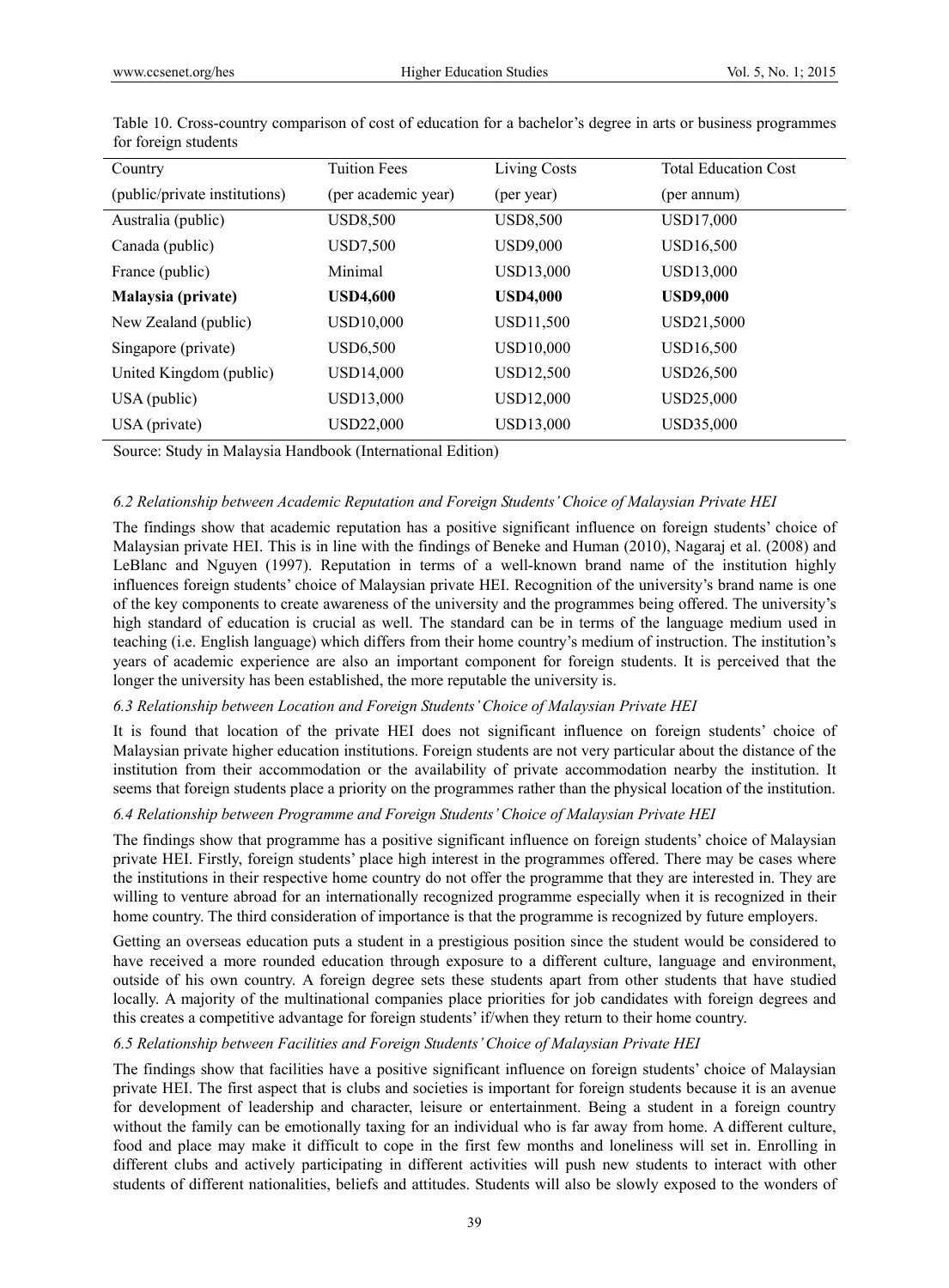Malaysia with all its cultural diversity, varied culinary delights and scenic treasures.

Whilst participation in student clubs and societies will help foreign students to interact and assimilate themselves within the community, topmost in their agenda are still their future career prospects. Therefore the availability of career advice and internship services in the private higher education institutions cater to that need. Career advice is normally sought nearing the end of the student's academic year and especially during the last semester. Counsellors are able to give advice on careers that best fit the students' qualifications. Students have the choice whether to return back to their home country to start their working life or to continue their tertiary studies. As for internships, the timing and duration will vary from one private higher education institution to the other. The internship can be completed in one stretch within a year or at the end of the student's academic studies and the duration can be a minimum of between 2 months to 6 months.

## **7. Conclusion**

In conclusion, this study has demonstrated that institutional characteristics namely cost of education, academic reputation, programme and facilities are significantly important in measuring foreign students' choice of Malaysian private HEI. Researchers and strategists who aim to nurture these decision choices should pay close attention to these crucial factors. These factors may further help Malaysian private HEIs to effectively utilize their resources and ultimately helps to achieve Malaysia's aspiration to achieve 200,000 foreign students by year 2020. According to the findings, it advised that, the strategists develop a more tailored programmes based on the unique requirements of private HEIs. This is crucial since the findings reveal that the academic reputation of the institution is the most influential factor for foreign students in choosing their universities. The reputation should focus more on building the Malaysian's higher education as a national brand. The current Malaysian strategies on internationalization of higher education tend to build the national prestige of Malaysian higher education on existing national accomplishments. Malaysia should also highlight its competitive advantages through matters such as one of the fastest developing country within South East Asia and all programmes taught in private HEIs are conducted in English. Besides that, it is a melting pot of cultures that can be an attraction by itself.

#### **References**

- AL-Fattal, A. (2010). *Understanding Students' Choice of University and Marketing Strategies in Syrian Private Higher Education* (Unpublished PhD Thesis, University of Leeds, UK).
- Banks, M., Olsen A., & Pearce, D. (2007). *Global Student Mobility: An Australian perspective five years on*. IDP Education Pty Ltd.
- Beneke, J., & Human, G. (2010). Student recruitment marketing in South Africa—An exploratory study into the adoption of a relationship orientation. *African Journal of Business Management*, *4*(4), 435-447.
- Bonnema, J., & Vander-Waldt, D. (2008). Information and source preferences of a student market in higher education. *The International Journal of Educational Management*, *22*(4), 314-327. http://dx.doi.org/10.1108/09513540810875653
- Cubillo, J. M., Cerviño, J., & Sánchez, J. (2006). International Students' Decision-Making Process. *The International Journal of Educational Management*, *20*(2), 101-115. http://dx.doi.org/10.1108/09513540610646091
- Dora, M. T. H., Ibrahim, N. R. D. W., Ramachandran, S. D., Kasim, A., & Saad, M. S. M. (2009). A study on factors that influence choice of Malaysian institution of higher learning for international graduate students. *Journal of Human Capital Development*, *2*(1), 105-113.
- Economic Transformation Programme. (2010). Chapter 14: Transforming Education as an Engine of Growth. *A road map for Malaysia*, 475-509.
- Fornell, C., & Larcker, D. F. (1981). Evaluating structural equation models with unobserved variables and measurement error. *Journal of Marketing Research*, *18*, 39-50. http://dx.doi.org/10.2307/3151312
- Ghazali, M. H. M. Z., & Kassim, M. S. (2003). The development of global education in Malaysia: Strategies for Internationalization. *Malaysian Management Review*, *38*(3), 75-85.
- Gray, B. J., Fam, K. S., & Lalnes, V. A. (2003). Branding universities in Asian markets. *Journal of Product & Brand Management*, *12*(2), 108-120. http://dx.doi.org/10.1108/10610420310469797
- Hair, J. F., Black, W. C., Babin, B. J., & Anderson, R. E. (2010). *Multivariate Data Analysis* (7th ed.). Upper Saddle River, NJ: Prentice Hall.
- Hair, J. F., Ringle, C. M., & Sarstedt, M. (2011). PLS-SEM: Indeed a silver bullet. *Journal of Marketing Theory*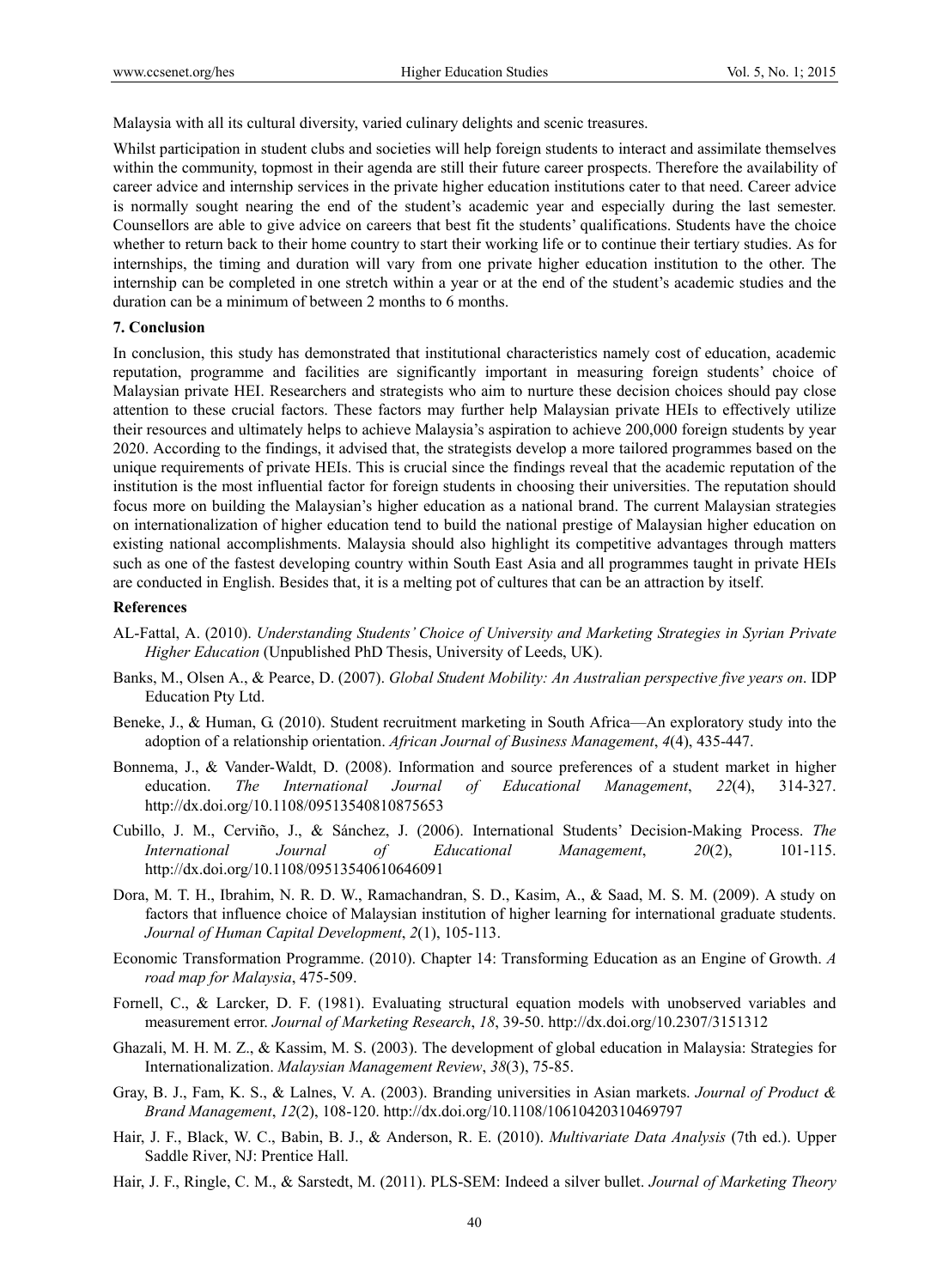*and Practice*, *19*(2), 139-151. http://dx.doi.org/10.2753/MTP1069-6679190202

- Hassan, F. H., & Sheriff, N. M. (2006). Students' need recognition for higher education at private colleges in Malaysia: An exploratory perspective. *Sunway Academic Journal*, *3*, 61-71.
- Jackson, G. A. (1982). Public efficiency and private choice in higher education. *Educational Evaluation and Policy Analysis*, *4*(2), 237-247. http://dx.doi.org/10.3102/01623737004002237
- Joseph, M., & Joseph, B. (2000). Indonesian students' perceptions of choice criteria in the selection of a tertiary institution: Strategic implications. *International Journal of Educational Management*, *14*(1), 40-44. http://dx.doi.org/10.1108/09513540010310396
- Joseph, M., & Joseph, B. (1998). Identifying need of potential students in tertiary education for strategy development. *Quality Assurance in Education*, *6*(2), 90-96. http://dx.doi.org/10.1108/09684889810205741
- LeBlanc, G., & Nguyen, N. (1997). Searching for excellence in business education: An exploratory study of customer impressions of service quality. *International Journal of Educational Management*, *11*(2), 72-79. http://dx.doi.org/10.1108/09513549710163961
- Maringe, F., & Carter, S. (2007). International students' motivations for studying in UK HE: Insights into the choice and decision making of African students. *International Journal of Education Management*, *21*(6), 459-475. http://dx.doi.org/10.1108/09513540710780000
- Mattila, A. S. (2001). The effectiveness of service recovery in a multi-industry setting. *Journal of Services Marketing*, *15*(7), 583-596. http://dx.doi.org/10.1108/08876040110407509
- Mazzarol, T., & Soutar, G. N. (2002), Push-pull factors influencing international student destination choice. *International Journal of Educational Management*, *16*(2), 82-90. http://dx.doi.org/10.1108/09513540210418403
- Migin, M. W., Yajid, M. S., Khatibi, A., & Falahat, M. (2014). Influential drivers for postgraduate students inMalaysia's Higher Education. *Aust. J. Basic & Appl. Sci.*, *8*(17), 617-621.
- Ministry of Higher Education (MOHE). (2012). *Statistics of higher education of Malaysia*.
- Ministry of Higher Education (MOHE). (2010). *Statistics of higher education of Malaysia*.
- Nagaraj, S., Munisamy, S., Jaafar, N. I. M., Wahab, D. A., & Mirzaei, T. (2008). *How do undergraduates choose their university? A study of first year University of Malaya students* (FEA Working Paper, No. 2008-8, University of Malaya, Malaysia).
- Padlee, S. F., Kamaruddin, A. R., & Baharun, R. (2010). International Students' Choice Behavior for Higher Education at Malaysian Private Universities. *International Journal of Marketing Studies*, *2*(2), 202-211. http://dx.doi.org/10.5539/ijms.v2n2p202
- Poock, M. C., & Love, P. G. (2001). Factors influencing the program choice of doctoral students in higher education administration. *Naspa Journal*, *38*(2), 203-223.
- Price, I., Matzdorf, L., & Agahi, R. (2003). The impact of facilities on student choice of university. *International Journal of Educational Management*, *21*(10), 212-222.
- REHDA Institute. (2010). *Economic Transformation Programme*. Retrieved from http://www.rehdainstitute.com/index.php?option=com\_content&view=article&id=75
- Sang, S., Lee, J. D., & Lee, J. (2010). E-government adoption in Cambodia: A partial least squares approach. *Transforming Government: People, Process, and Policy*, *4*(2), 138-157. http://dx.doi.org/10.1108/17506161011047370
- Study in Malaysia. (2011). Retrieved from http://www.studymalaysia.com/education/art\_msia.php?id=affordable
- UNESCO Institute of Statistics. (2008), *Global Education Digest 2008*. Montreal: UNESCO-Institute of Statistics.
- Urbach, N., & Ahleman, F., (2010). Structural equation modelling in information systems research using partial least squares. *Journal of Information Technology Theory and Application*, *11*(2).
- Veloutsou, C., Lewis, J. W., & Paton, R. A. (2004). University Selection: Information Requirements and Importance. *The International Journal of Educational Management*, *18*(2/3), 160-171. http://dx.doi.org/10.1108/09513540410527158
- Wagner, K., & Fard, P. Y. (2009). Factors influencing Malaysian students' intention to study at a higher